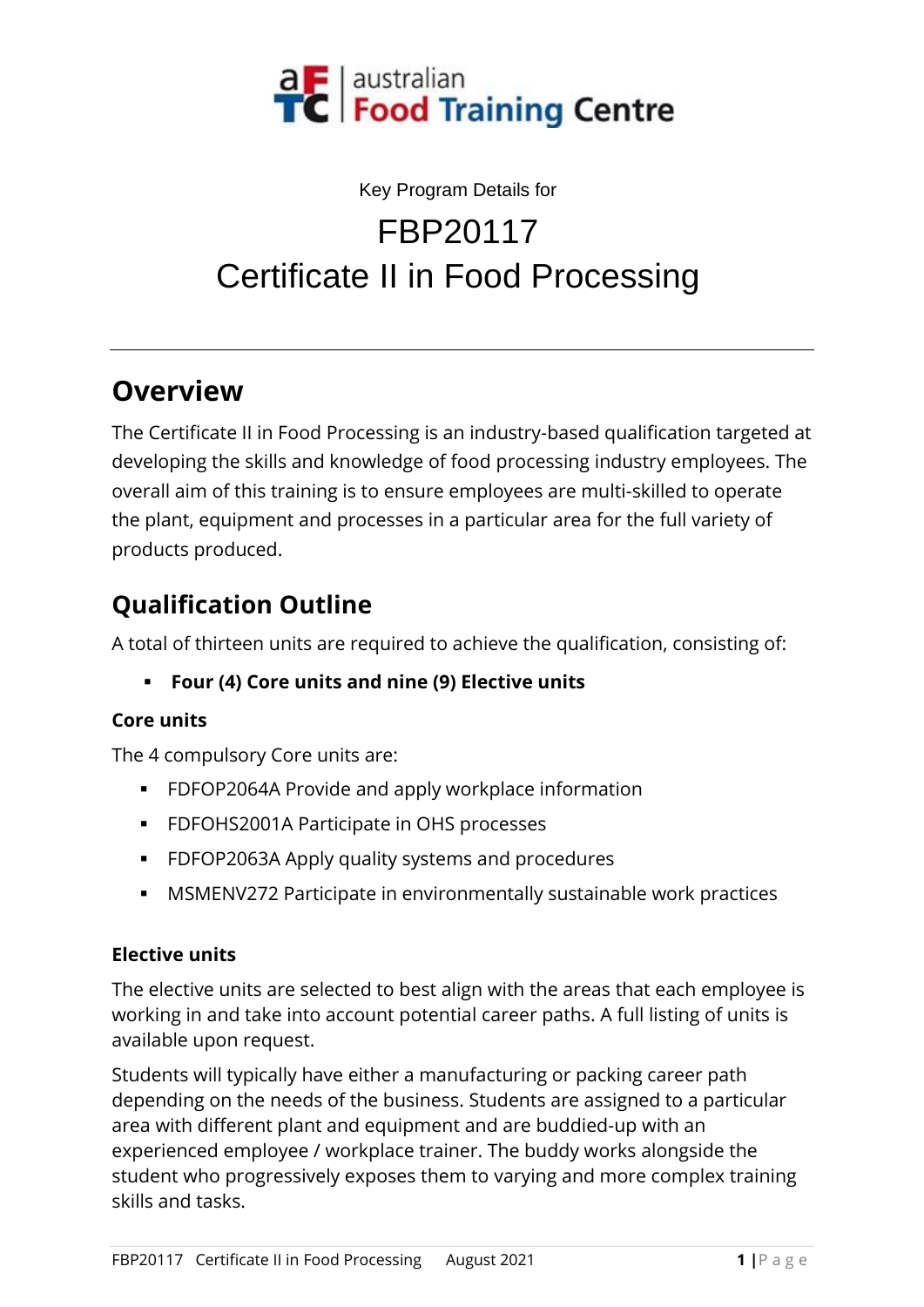Underpinning knowledge is provided through the use of workplace documentation (such as work instructions for machinery), and literature supplied by the employer. Students stay on a piece of machinery until they are fully competent in operating the equipment on their own. This may vary from one week to several successive weeks depending on the complexity of the machinery and products made.

# **Off-the-Job Workshops**

The Certificate II in food processing requires the equivalent of 11 x 4 hour workshops. For ease of delivery the core and elective units are organised into a training program typically consisting of 6 separate modules with each module focused around a particular theme.

| <b>Module</b>                       | Code              | <b>Units</b>                                                 |
|-------------------------------------|-------------------|--------------------------------------------------------------|
| Workplace safety<br>and sustainably | FDFOHS2001A       | Participate in OHS processes                                 |
|                                     | MSMENV272         | Participate in environmentally sustainable work<br>practices |
| Food safety                         | <b>FDFFS2001A</b> | Implement the food safety program and<br>procedures          |
|                                     | FDFOP2004A        | Clean and sanitise equipment                                 |
| Workplace quality                   | FDFOP2063A        | Apply quality systems and procedures                         |
|                                     | FBPOPR1006        | Monitor process operation                                    |
| Workplace<br>calculations           | FDFOP2061A        | Use numerical applications in the workplace                  |
| Manual handling                     | FDFOP1003A        | Carry out manual handling tasks                              |
| Workplace                           | FDFOP2064A        | Provide and apply workplace information                      |
| communication                       | FDFOP2005A        | Work in a socially diverse environment                       |
|                                     | FBPPPL3001        | Support and mentor individuals and groups                    |
|                                     | FDFPPL2001A       | Participate in work teams and groups                         |
|                                     | FBPOPR2001        | Work effectively in the food processing industry             |

**For example:** Employees may have the following mix of units: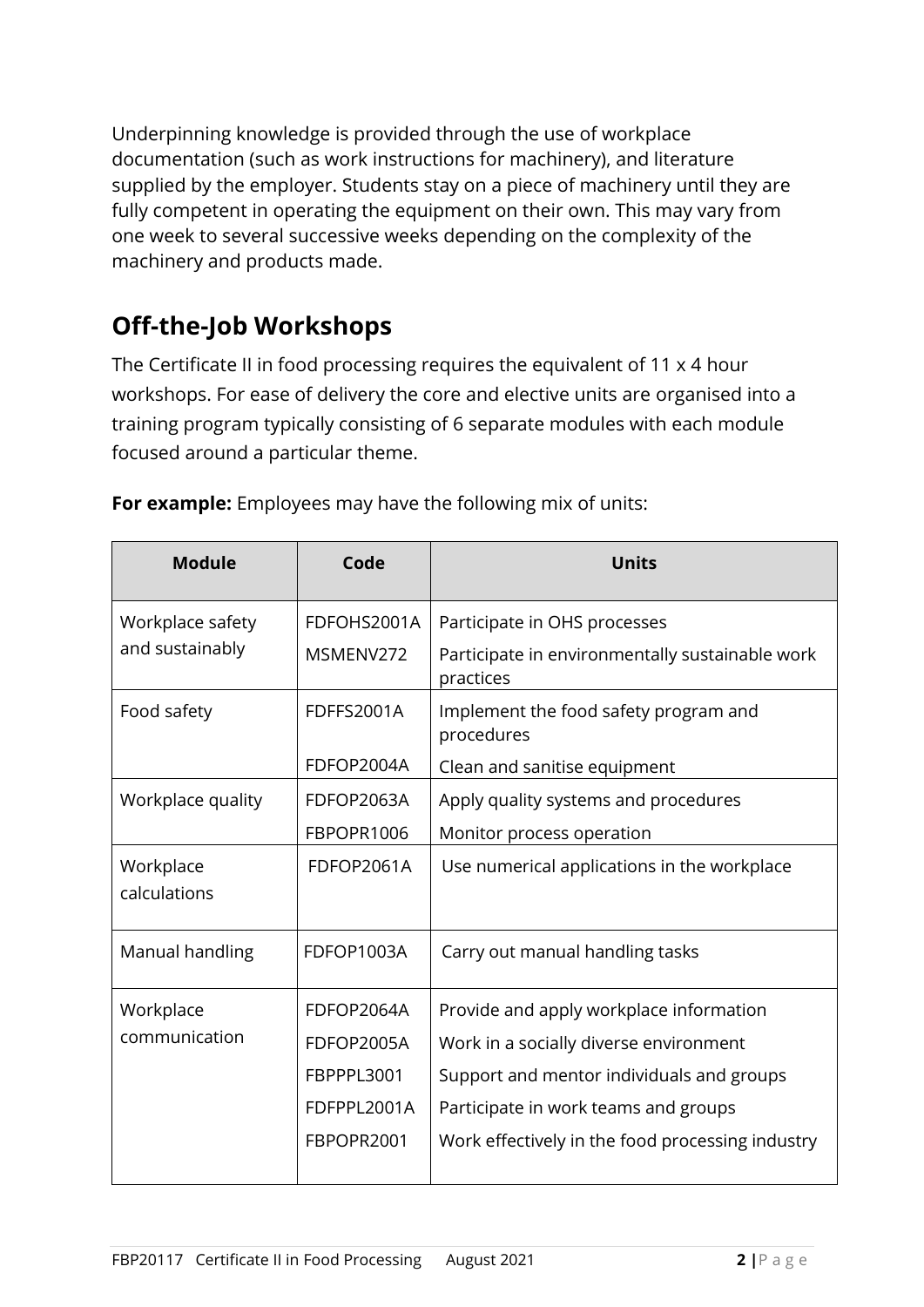**Duration:** A combination of both on-the-job and off-the-job training is required to complete the qualification. The program is delivered over a 6 – 12 month period, depending on business requirements.

**Note:** This qualification is current from 23rd January 2018.

**Venue:** All training workshops are run on-site at your workplace.

**Clothing and Equipment:** Each learner must wear their usual uniform and footwear for the workshops.

### **Recognition of Prior Learning**

Courses may be shortened considerably through students gaining exemption from units, or parts of units, under recognition of prior learning provisions. The main focus of RPL is to determine the student's current level of competency, so that courses can be tailored (and where possible shortened) to gain maximum benefit from each training investment.

▪ Download our RPL Brochure to find out more

### **Support for Participants**

The Australian Food Training Centre aims to ensure that our courses and training programs meet the needs of a changing, dynamic and diverse workforce. We therefore encourage students from non-English speaking backgrounds to enrol (or with any other unique learning needs) and can arrange for learner support through each student's workplace. This support includes areas such as literacy/numeracy skills and in general study skills.

#### **Employment Prospects and Future Educational Opportunities**

The Certificate II in Food Processing supports students and businesses in career planning and development by offering employees the opportunity to develop their food processing skills on the job without having to do extensive external studies.

Upon course completion, higher studies are available including the Certificate III or Certificate IV in Food Processing and other specialist courses. This course positions students well to advance their careers in the fields of food manufacturing and food packing or food technology.